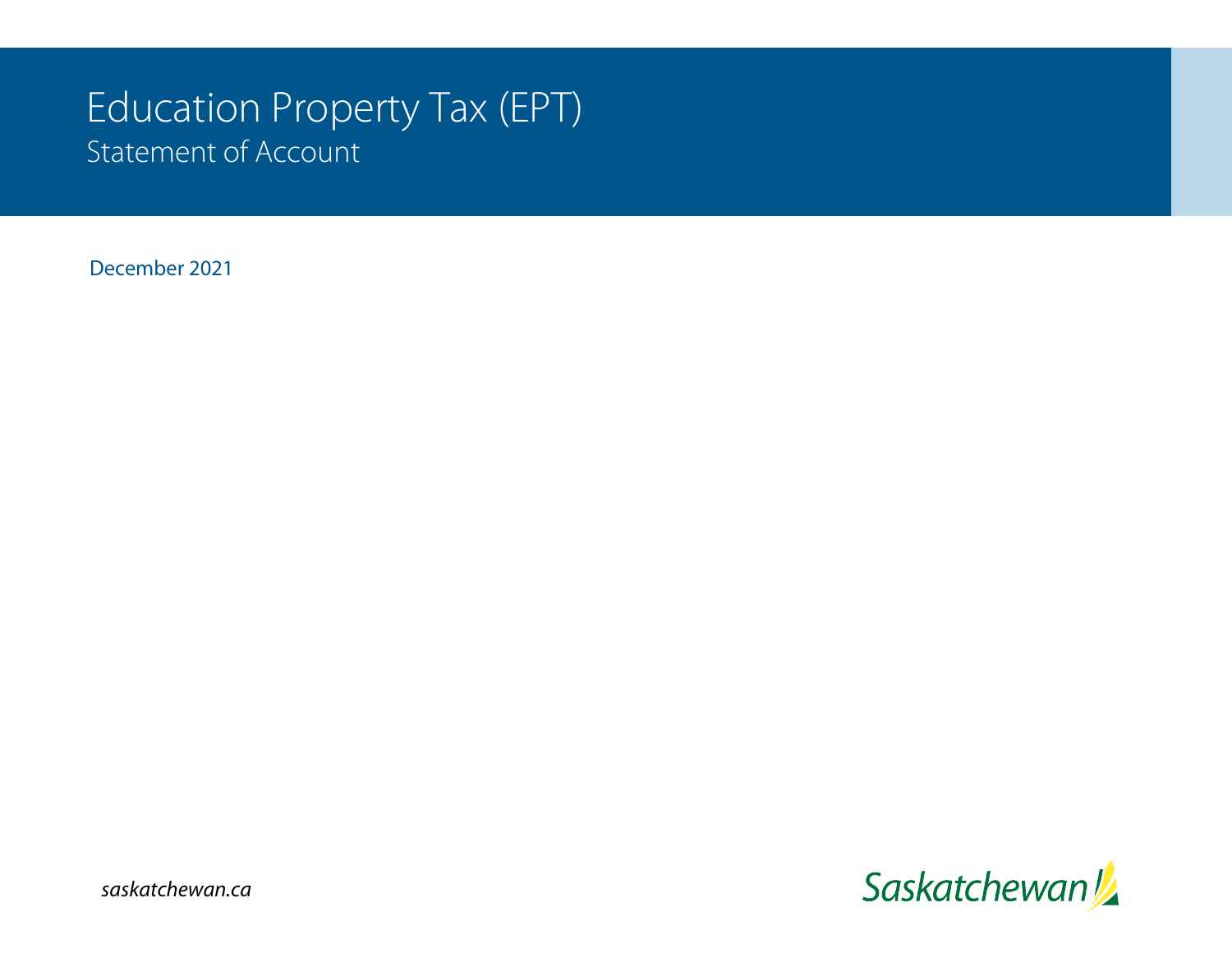## How to Locate and Print the EPT Statement of Account in SETS – Saskatchewan eTax Services

Below are the steps to locate and print the EPT Statement of Account to determine if the municipality has reporting periods with outstanding balances, either amount owing or credit balances.

- 1. Log in to SETS.
- 2. From the title bar, select 'Account Inquiry.'
- 3. Select 'Check Your Account Standing.'
- 4. From the drop-down menu 'Request Type,' select 'Statement of Account.'
- 5. From the drop-down menu 'Account Type,' select 'EPT Registered School Division Account.'
- 6. From the drop-down menu 'Account ID,' select 'Account ID.'
- 7. **NOTE:** A one-time pop-up blocker icon may appear in the address bar. To display the statement, allow the pop-up, then the Statement of Account will be displayed.
- 8. Print the Statement of Account.

## Understanding your EPT Statement of Account

#### **Monthly Period with a Zero Balance**

- The Statement of Account is broken down into monthly reporting periods. Each reporting period is separated by section breaks (lines) and the period is identified in the upper left corner of each section. The below example is the reporting period for November 2020.
- When a monthly return is filed for a period, it is displayed as 'Return' along with the date the return was filed and the EPT collections reported for the period (Net Tax Payable).
- When a payment is made, it is displayed as 'Payment' along with the date payment was received.
- The final column 'Period Balance' shows the balance after each transaction in the reporting period, including the end balance for the reporting period. The example below, shows a **period** balance of '0.'

| <b>Transaction</b>       | <b>Effective Date</b> | Net Tax Payable | <b>Penalty Levied</b> | Interest on Arrears | <b>Payments /Credits</b><br><b>Applied</b> | <b>Period Balance</b> |
|--------------------------|-----------------------|-----------------|-----------------------|---------------------|--------------------------------------------|-----------------------|
| November, 2020           |                       |                 |                       |                     |                                            |                       |
| <b>Regular Reporting</b> |                       |                 |                       |                     |                                            |                       |
| <b>RETURN</b>            | 02-Dec-2020           | \$6,252.29      | \$0.00                | \$0.00              | \$0.00                                     | \$6,252.29            |
| <b>PAYMENTS</b>          | 02-Dec-2020           | \$0.00          | \$0.00                | \$0.00              | ( \$6,252.29)                              | \$0.00                |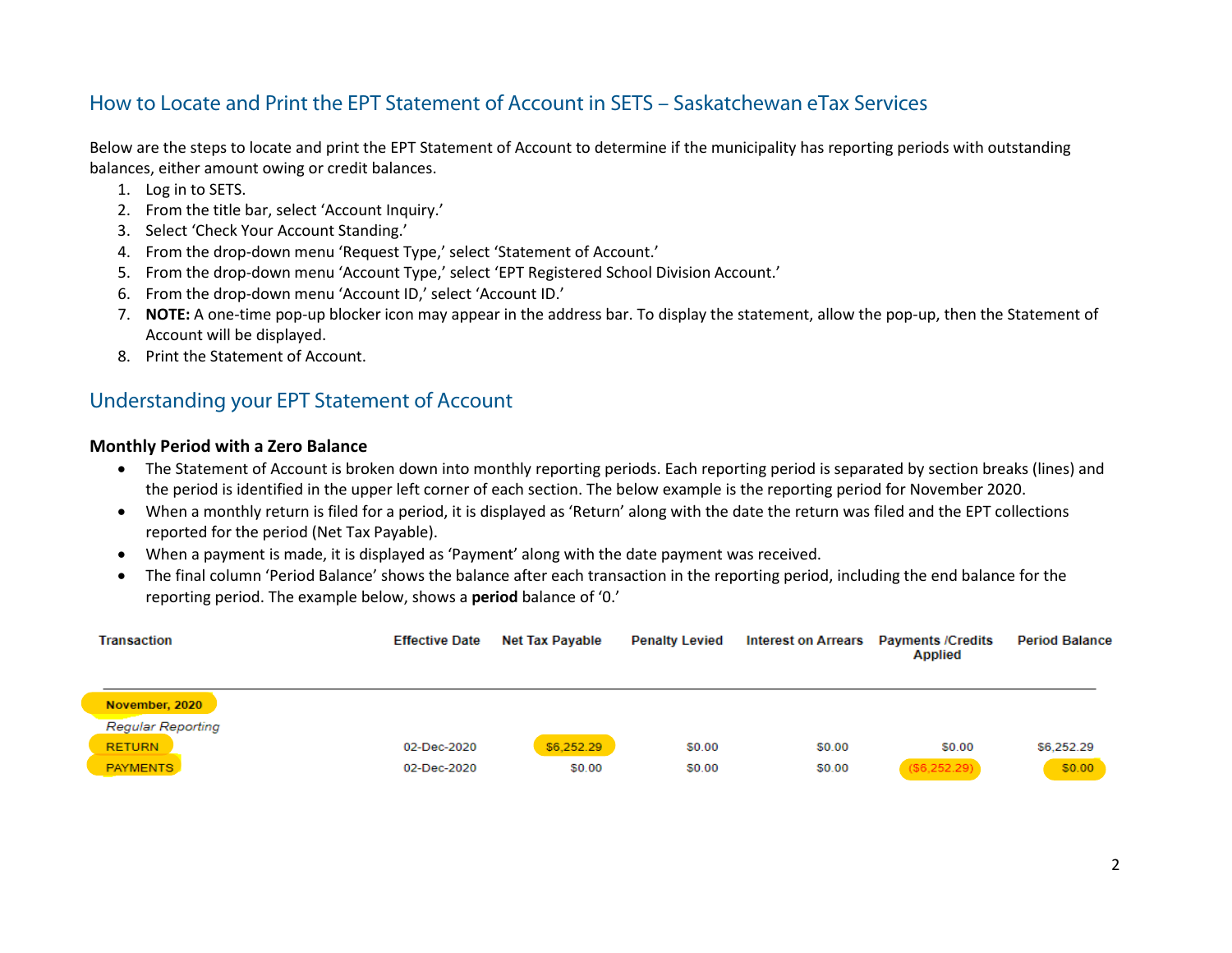#### **Monthly Period Balance is Not Zero**

- The monthly return for August 2020 was filed and this monthly period displayed below reflects a non-zero balance.
- The 'Transfer In' row indicates that a payment was received and applied to an incorrect period and is now being applied to the correct monthly period. In the example below, the EPT payment was received for the month of August 2020 but was incorrectly applied to the October 2019 period. The 'Transfer In' is a correction of the misapplied payment. The 'Effective Date' is the date the payment was originally received regardless of the period to which it was posted. In this example, the payment was received on September 1, 2020. The 'Transfer In' date is not reflected.
- Note: Municipalities are required to submit a request for a transfer in writing. Request for a transfer can be sent to [sasktaxinfo@gov.sk.ca.](mailto:sasktaxinfo@gov.sk.ca)
- Penalty and interest applied to a period are displayed by 'P&I.' In this example, penalty and interest were applied due to the payment being posted to the incorrect period. The penalty and interest applied result in a balance in the 'Period Balance' column of \$658.41. Penalty and interest are charged when a payment is received after the monthly payment deadline  $(10^{th}$  of the following month).
- Penalties and interest added due to payment being applied to the incorrect period are automatically reversed when the correction is made if the payment was received on or before the 10<sup>th</sup> of the following month. If the municipality is looking to have 'P&I' reversed for any other reason, they are required to submit an email request to [sasktaxinfo@gov.sk.ca.](mailto:sasktaxinfo@gov.sk.ca) A municipality can only request to have 'P&I' reversed once per year as a result of 'Other Reasons.'

| <b>Transaction</b>             | <b>Effective Date</b> | <b>Net Tax Pavable</b> | <b>Penalty Levied</b> | <b>Interest on Arrears</b> | <b>Payments /Credits</b><br>Applied | <b>Period Balance</b> |
|--------------------------------|-----------------------|------------------------|-----------------------|----------------------------|-------------------------------------|-----------------------|
| <b>August, 2020</b>            |                       |                        |                       |                            |                                     |                       |
| Regular Reporting              |                       |                        |                       |                            |                                     |                       |
| <b>RETURN</b>                  | 01-Sep-2020           | \$10.429.53            | S0.00                 | S <sub>0.00</sub>          | \$0.00                              | \$10,429.53           |
| TRANSFER IN - FROM 31-OCT-2019 | 01-Sep-2020           | \$0.00                 | \$0.00                | \$0.00                     | ( \$10,429.53)                      | \$0.00                |
| <b>P&amp;I - INTEREST</b>      | 19-Sep-2020           | <b>SO.00</b>           | \$500.00              | \$17.08                    | \$0.00                              | \$517.08              |
| <b>P&amp;I - INTEREST</b>      | 19-Oct-2020           | <b>SO.00</b>           | <b>SO.00</b>          | \$43.49                    | \$0.00                              | \$560.57              |
| <b>P&amp;I - INTEREST</b>      | 19-Nov-2020           | <b>SO.00</b>           | \$0.00                | \$48.14                    | <b>SO.00</b>                        | \$608.71              |
| <b>P&amp;I - INTEREST</b>      | 19-Dec-2020           | \$0.00                 | \$0.00                | \$49.70                    | \$0.00                              | \$658.41              |